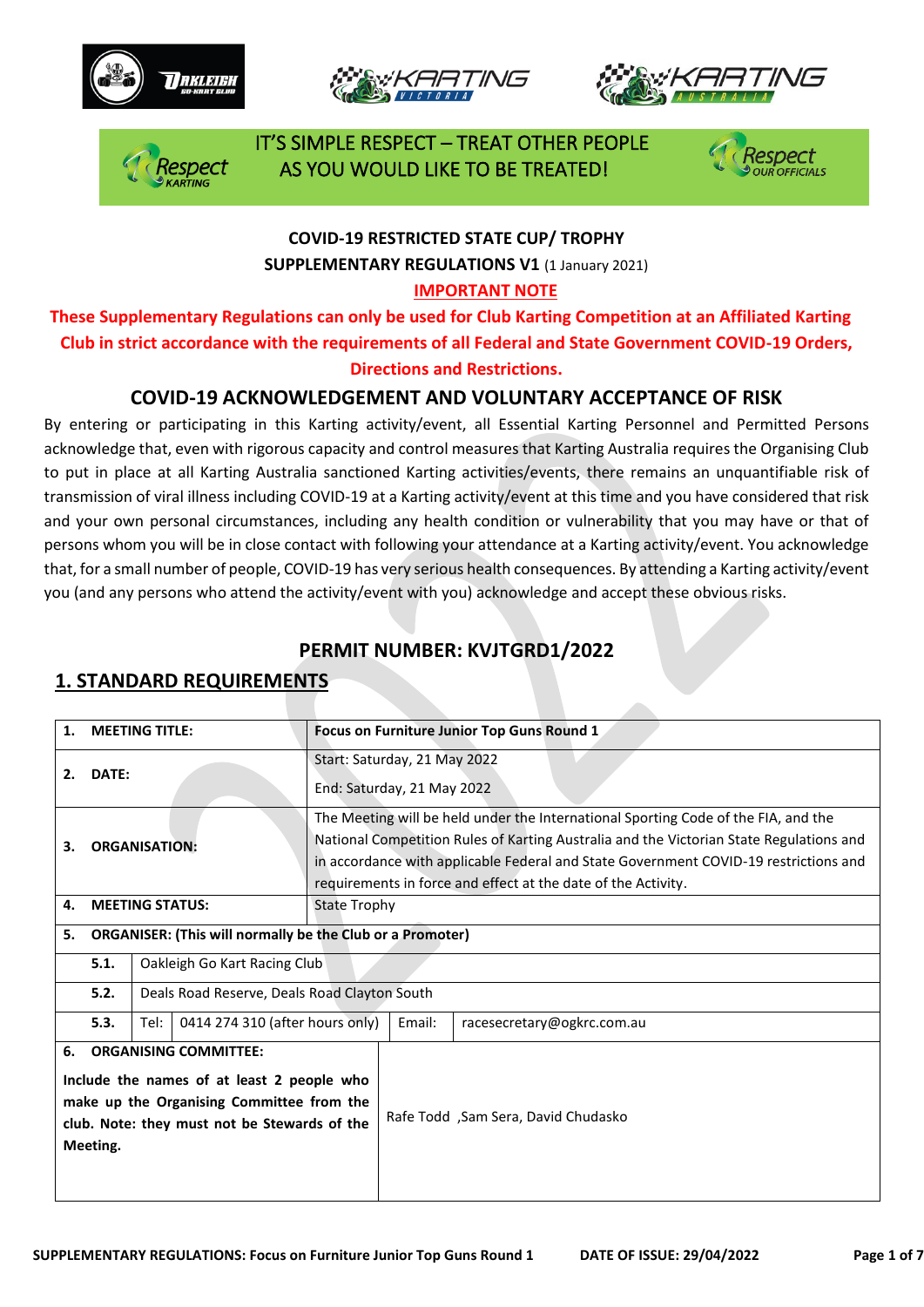







# IT'S SIMPLE RESPECT – TREAT OTHER PEOPLE Respect AS YOU WOULD LIKE TO BE TREATED!



| <b>OFFICIALS OF THE MEETING:</b>                      |                                                                                   |  |  |  |  |  |  |
|-------------------------------------------------------|-----------------------------------------------------------------------------------|--|--|--|--|--|--|
| 7.                                                    | ESSENTIAL OFFICIALS (Ref: General Rules Chapter 7 Rule 4 - "Essential Officials") |  |  |  |  |  |  |
| Stewards of the Meeting:                              |                                                                                   |  |  |  |  |  |  |
| (Minimum of 2 Stewards Required for                   | L'Argent Wilson (Chief Steward)                                                   |  |  |  |  |  |  |
| every Meeting please refer to the Karting             | Tom French<br>Peter Gooch                                                         |  |  |  |  |  |  |
| Victoria officials Open meeting policy on             | Graham Scudamore                                                                  |  |  |  |  |  |  |
| the KV website "under admin")<br>Clerk of the Course: | Ross Harrod                                                                       |  |  |  |  |  |  |
| <b>Chief Scrutineer:</b>                              | Gary Haythorpe                                                                    |  |  |  |  |  |  |
|                                                       |                                                                                   |  |  |  |  |  |  |
| Chief Timekeeper:                                     | <b>Sharron Cutting</b>                                                            |  |  |  |  |  |  |
| <b>Emergency and Medical Services:</b>                | <b>Craig Turner</b>                                                               |  |  |  |  |  |  |
| <b>OTHER OFFICIALS</b><br>8.                          |                                                                                   |  |  |  |  |  |  |
| COVIDSafe Officer                                     | Rafe Todd                                                                         |  |  |  |  |  |  |
| <b>Assistant Clerks Of The Course:</b>                | Will Hewett Click here to enter text.<br>John Wall<br>Rafe Todd                   |  |  |  |  |  |  |
| Starter                                               | David Bell                                                                        |  |  |  |  |  |  |
| Secretary of the Meeting                              | David Chudasko                                                                    |  |  |  |  |  |  |
| <b>Grid Marshal</b>                                   | <b>Adam Bourke</b>                                                                |  |  |  |  |  |  |
| <b>Scrutineers</b>                                    | Paul French                                                                       |  |  |  |  |  |  |
| Flag / Lights Marshal                                 | <b>OGKRC Lights System</b>                                                        |  |  |  |  |  |  |
| <b>Scales Marshal</b>                                 | <b>Cameron Burton</b>                                                             |  |  |  |  |  |  |
| <b>CIRCUIT DETAILS</b><br>9.                          |                                                                                   |  |  |  |  |  |  |
| <b>Circuit Name:</b>                                  | Oakleigh Go Kart Racing Club                                                      |  |  |  |  |  |  |
| <b>Circuit Address:</b>                               | Deals Road Reserve, Deals Road Clayton South                                      |  |  |  |  |  |  |
| <b>Track Length:</b>                                  | 1012 Metres                                                                       |  |  |  |  |  |  |
| <b>Direction Of Racing:</b>                           | Clockwise                                                                         |  |  |  |  |  |  |
| <b>Track Density:</b>                                 | 38                                                                                |  |  |  |  |  |  |
| <b>Notice Board:</b>                                  | Rear of out Grid                                                                  |  |  |  |  |  |  |
| <b>Stewards Office:</b>                               | Parallel to in-grid, outside of boundary fence                                    |  |  |  |  |  |  |
| <b>Mechanical Breakdown Lane:</b>                     | Will Not be in use at this Meeting.                                               |  |  |  |  |  |  |
| Parc Fermé:                                           | At rear of In Grid through scales shed                                            |  |  |  |  |  |  |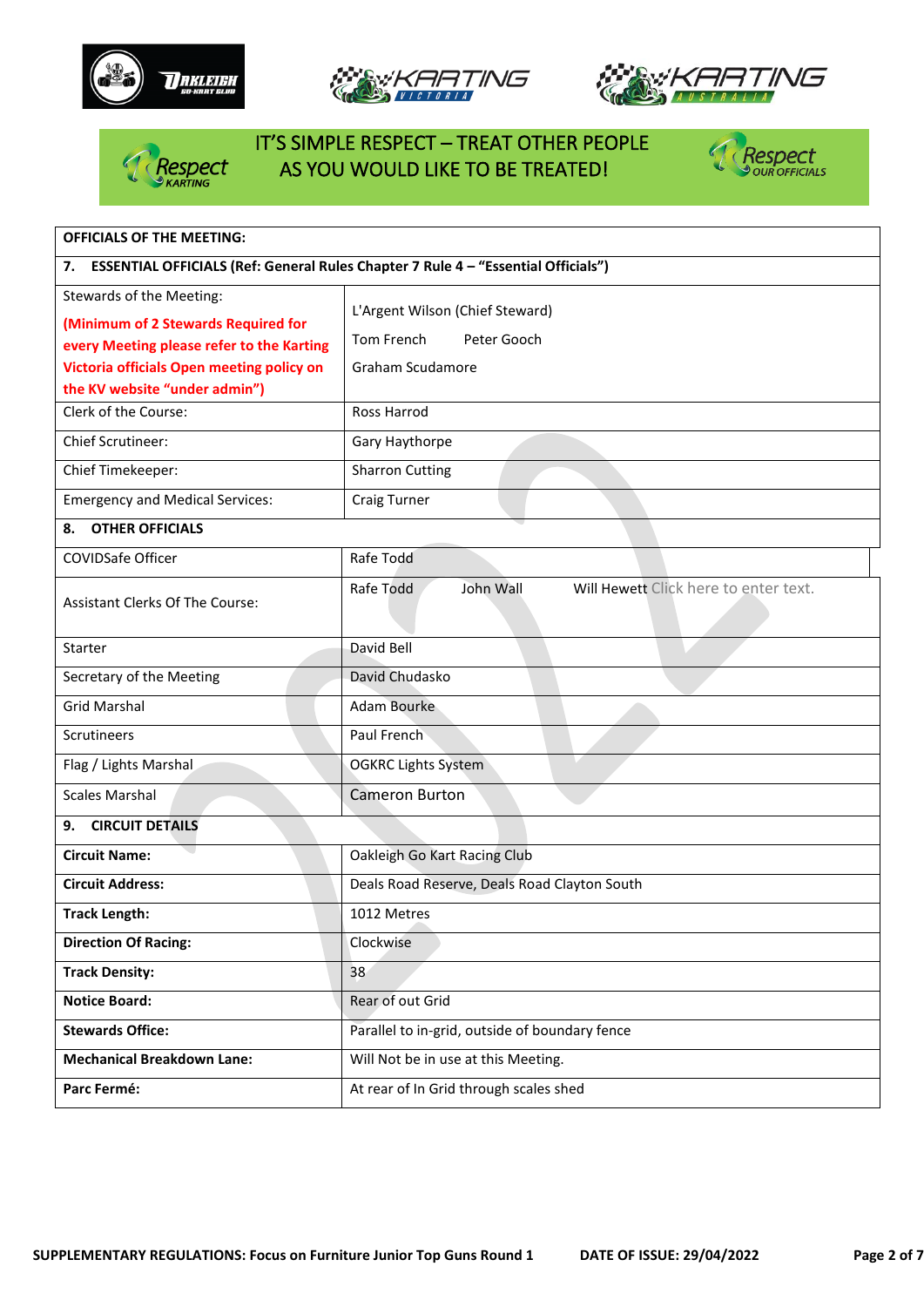







 IT'S SIMPLE RESPECT – TREAT OTHER PEOPLE **RESPECT AS YOU WOULD LIKE TO BE TREATED!** 



# **2. ADMINISTRATION**

| 1.               | The Club must maintain a register of all Essential Karting Personnel and Permitted Persons at the Circuit for the  |                 |                                              |                                                               |                                                                                            |                        |  |  |  |  |
|------------------|--------------------------------------------------------------------------------------------------------------------|-----------------|----------------------------------------------|---------------------------------------------------------------|--------------------------------------------------------------------------------------------|------------------------|--|--|--|--|
|                  | activity.                                                                                                          |                 |                                              |                                                               |                                                                                            |                        |  |  |  |  |
| 2.               | The number of entries in the Event is strictly limited by Government Directions/Orders. Pre-entry for the Event is |                 |                                              |                                                               |                                                                                            |                        |  |  |  |  |
|                  | essential. There will be NO ENTRIES ACCEPTED ON THE DAY.                                                           |                 |                                              |                                                               |                                                                                            |                        |  |  |  |  |
| 3.               | The Classes (including Tyre Options), Age and Weight Divisions listed below are permitted to Compete at this       |                 |                                              |                                                               |                                                                                            |                        |  |  |  |  |
|                  | Meeting. Class names as used in the 2022 Australian Karting Manual must be used.                                   |                 |                                              |                                                               |                                                                                            |                        |  |  |  |  |
|                  | <b>COMPULSORY</b>                                                                                                  | DIVISION/       |                                              |                                                               | <b>DISCRETIONARY</b>                                                                       | DIVISION/              |  |  |  |  |
|                  | <b>COMPETITION CLASSES</b>                                                                                         | <b>WEIGHT</b>   |                                              | <b>TYRES PERMITTED</b>                                        | <b>COMPETITION CLASSES</b>                                                                 | <b>WEIGHT</b>          |  |  |  |  |
| Cadet 9          |                                                                                                                    | Single Division |                                              |                                                               | Cadet 12 C&D                                                                               | Single Division        |  |  |  |  |
| Cadet 12         |                                                                                                                    | Single Division |                                              |                                                               | KA4                                                                                        | Junior Heavy           |  |  |  |  |
| KA4              |                                                                                                                    | Junior Light    |                                              | <b>KA4 C&amp;D</b>                                            |                                                                                            | Junior Light           |  |  |  |  |
| KA3              |                                                                                                                    | Junior          |                                              |                                                               | <b>KA4 C&amp;D</b>                                                                         | Junior Heavy           |  |  |  |  |
|                  |                                                                                                                    |                 |                                              |                                                               | KA <sub>2</sub>                                                                            | <b>Single Division</b> |  |  |  |  |
|                  |                                                                                                                    |                 |                                              |                                                               | Note: Consolidation of Class Rules (Competition Rules - Chapter 1, Rule 9) may be applied. |                        |  |  |  |  |
| 4.               | <b>ENTRIES</b>                                                                                                     |                 |                                              |                                                               |                                                                                            |                        |  |  |  |  |
| 4.1.             | <b>Entries Open:</b>                                                                                               |                 |                                              | As soon as available on CMS 22/04/2022                        |                                                                                            |                        |  |  |  |  |
| 4.2.             | <b>Entries Close:</b>                                                                                              |                 | 11:59 PM 18/05/2022 NO LATE ENTRIES ACCEPTED |                                                               |                                                                                            |                        |  |  |  |  |
| 5.               | <b>ENTRY FEE</b>                                                                                                   |                 |                                              |                                                               |                                                                                            |                        |  |  |  |  |
| 5.1.             |                                                                                                                    |                 |                                              |                                                               | The Entry Fee for each Class at this Meeting including GST and TDF Levy is as follows:     |                        |  |  |  |  |
|                  | <b>Competition Class Name</b>                                                                                      |                 |                                              | <b>Entry Fee</b>                                              |                                                                                            |                        |  |  |  |  |
| <b>Entry Fee</b> |                                                                                                                    |                 |                                              |                                                               |                                                                                            |                        |  |  |  |  |
|                  |                                                                                                                    |                 |                                              | For all classes \$85.00                                       |                                                                                            |                        |  |  |  |  |
|                  |                                                                                                                    |                 |                                              |                                                               |                                                                                            |                        |  |  |  |  |
|                  |                                                                                                                    |                 |                                              |                                                               |                                                                                            |                        |  |  |  |  |
| 6.               | <b>ENTRY PROCEDURE</b>                                                                                             |                 |                                              |                                                               |                                                                                            |                        |  |  |  |  |
| 6.1.             | Each Entry for this Meeting may be made using the CMS as follows:                                                  |                 |                                              |                                                               |                                                                                            |                        |  |  |  |  |
|                  | Log on to your driver information via http://www.karting.net.au/                                                   |                 |                                              |                                                               |                                                                                            |                        |  |  |  |  |
|                  | Click on the licence and entries icon (top centre of the screen)<br>٠                                              |                 |                                              |                                                               |                                                                                            |                        |  |  |  |  |
|                  | Click on the "Enter a Race Meeting" icon<br>$\bullet$                                                              |                 |                                              |                                                               |                                                                                            |                        |  |  |  |  |
|                  | Enter your log on details<br>$\bullet$                                                                             |                 |                                              |                                                               |                                                                                            |                        |  |  |  |  |
|                  | ٠                                                                                                                  |                 |                                              | Under 'My Details' functions, choose 'Pre Enter Race Meeting' |                                                                                            |                        |  |  |  |  |
|                  |                                                                                                                    |                 |                                              | Choose the State in which the Meeting is being held           |                                                                                            |                        |  |  |  |  |
|                  | ٠                                                                                                                  |                 |                                              | Choose the Club who is the Organiser of the Meeting           |                                                                                            |                        |  |  |  |  |
|                  | Payment of the Entry Fee can be made as follows:                                                                   |                 |                                              |                                                               |                                                                                            |                        |  |  |  |  |
| 6.2.             |                                                                                                                    |                 |                                              |                                                               |                                                                                            |                        |  |  |  |  |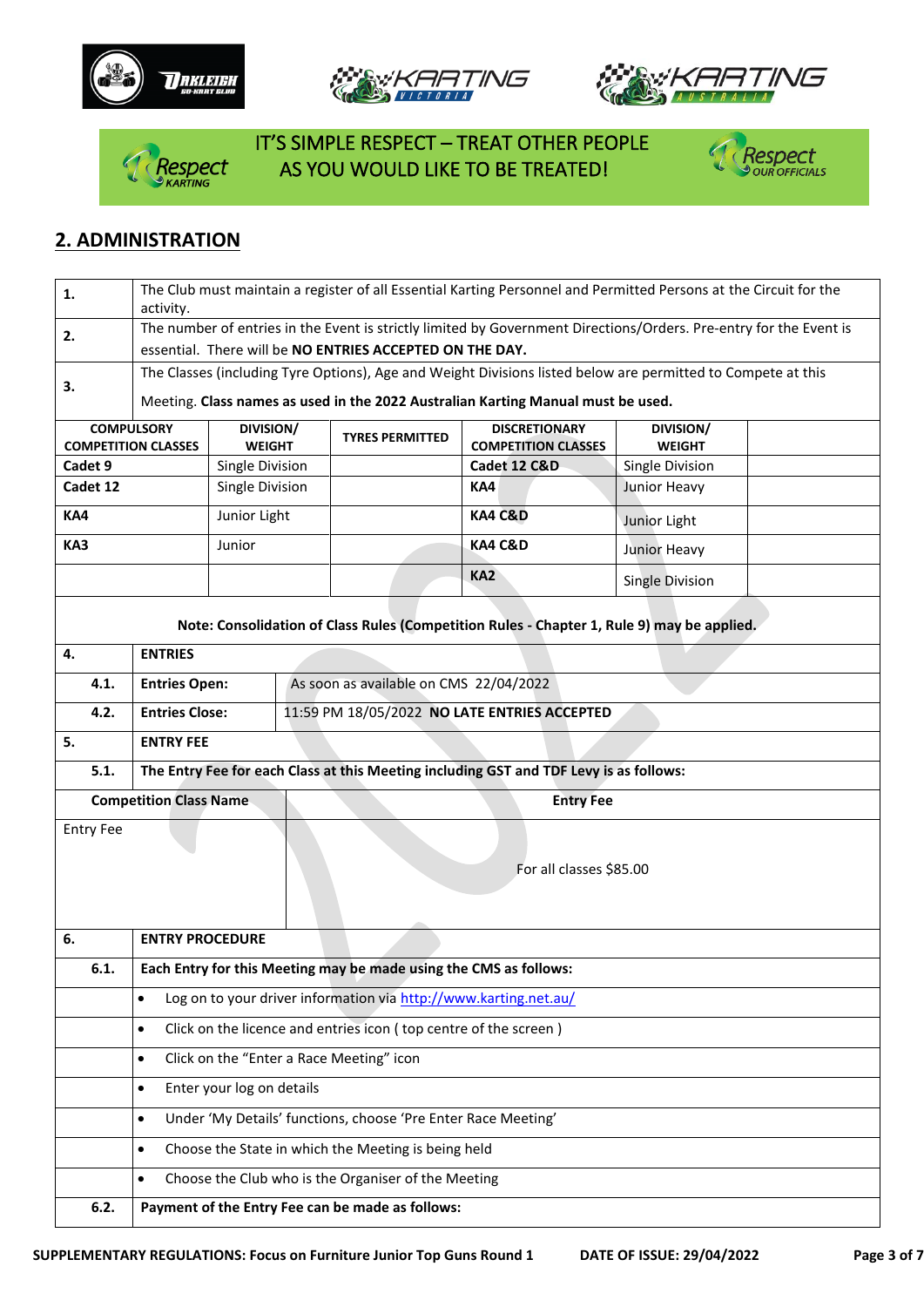







# IT'S SIMPLE RESPECT – TREAT OTHER PEOPLE espect AS YOU WOULD LIKE TO BE TREATED!



|      | Credit card Payments can be made via CMS using SecurePay ONLY                                                         |  |  |  |  |
|------|-----------------------------------------------------------------------------------------------------------------------|--|--|--|--|
| 7.   | <b>MINIMUM ENTRIES</b>                                                                                                |  |  |  |  |
| 7.1. | 8 is the minimum number of pre-entries which must be received for each Class and/or Division?                         |  |  |  |  |
|      | If insufficient entries are received for a Class and/or Division to form in its own right, the Compulsory Competition |  |  |  |  |
| 7.2. | Classes will be Consolidated in accordance with Competition Rules - Chapter 1, Rule 9.                                |  |  |  |  |
|      | Discretionary Competition Classes may be Consolidated in accordance with the Rules or cancelled at the discretion     |  |  |  |  |
|      | of the Organiser and in accordance with the Rules.                                                                    |  |  |  |  |
| 7.3. | If a Class or Division is cancelled, the Entry Fee may be refunded at the discretion of the Organiser and in          |  |  |  |  |
|      | accordance with the Rules.                                                                                            |  |  |  |  |

# **3. SPECIFIC COVID-19 RESTRICTION AND MITIGATION REQUIREMENTS**

**COVIDSafe ACTION PLAN** (When required at law) The Club has completed a COVIDSafe Action Plan and submitted it to the relevant State Government Department. All actions identified as being required to be done to create a COVIDSafe Event and Club facility must be carried out prior to and during the Event.

| 1.   | PERMITTED AND NON-PERMITTED PERSONS                                                                                       |  |  |  |  |  |  |
|------|---------------------------------------------------------------------------------------------------------------------------|--|--|--|--|--|--|
|      | No person who has symptoms consistent with COVID-19 (this includes any fever, respiratory symptoms, shortness             |  |  |  |  |  |  |
| 1.1. | of breath, sore throat, cough, lack of smell or fatigue) is permitted to attend the Circuit or participate in the Event.  |  |  |  |  |  |  |
|      | Any person who starts to feel unwell or to exhibit symptoms of COVID-19 during the Event must immediately avoid           |  |  |  |  |  |  |
| 1.2. | contact with all persons at the Circuit and MUST IMMEDIATELY LEAVE the Circuit.                                           |  |  |  |  |  |  |
|      |                                                                                                                           |  |  |  |  |  |  |
|      | Note - The number chosen in 2.1 must not exceed the maximum number of people permitted to gather under State              |  |  |  |  |  |  |
| 2.   | <b>Public Health Authority Orders/Directions/Regulations.</b>                                                             |  |  |  |  |  |  |
|      | SOCIAL DISTANCING AND DENSITY REQUIRMENTS                                                                                 |  |  |  |  |  |  |
| 2.1. | Government prescribed Social Distancing measures must always be observed.                                                 |  |  |  |  |  |  |
| 2.2. | The use by Permitted Persons of any indoor facilities is strictly limited by the Density Quotient of the room as included |  |  |  |  |  |  |
|      | in the Club's COVIDSafe Action Plan.                                                                                      |  |  |  |  |  |  |
| 2.3. | Food service provided at the Event must fully comply with all State Public Health Authority                               |  |  |  |  |  |  |
|      | Orders/Directions/Regulations.                                                                                            |  |  |  |  |  |  |
|      | Hand Hygiene must be available at all food service outlets.                                                               |  |  |  |  |  |  |
|      | Regular cleaning in accordance with the Club's COVIDSafe Action Plan MUST be carried out throughout the Event.            |  |  |  |  |  |  |
| 3.   | <b>Check In Requirements</b>                                                                                              |  |  |  |  |  |  |
| 3.1  | All Attendees MUST complete and submit the compulsory State Government issued QR Code Check-In upon                       |  |  |  |  |  |  |
|      | arrival at the venue if required by the State or Federal Government.                                                      |  |  |  |  |  |  |
| 4.   | HYGIENE FACILITIES - TOILET/WASHROOM FACILITIES and HAND SANITISER                                                        |  |  |  |  |  |  |
| 4.1  | The Club is required to provide facilities to ensure general and sensible hygiene practices are maintained.               |  |  |  |  |  |  |
| 4.2  | Toilet and washroom facilities at the Circuit must be open and available for use.                                         |  |  |  |  |  |  |
|      |                                                                                                                           |  |  |  |  |  |  |
|      | Washroom facilities must be properly equipped with liquid soap, running water and either air hand driers or paper         |  |  |  |  |  |  |
| 4.3  | towels.                                                                                                                   |  |  |  |  |  |  |
|      | The toilets and washroom facilities must be cleaned at least once during the day or as otherwise required in<br>$\bullet$ |  |  |  |  |  |  |
|      | accordance with the Club's COVIDSafe Action Plan                                                                          |  |  |  |  |  |  |
|      | It is strongly recommended that Essential Karting Personnel and Permitted Persons bring their own supply of hand          |  |  |  |  |  |  |
| 4.4  | sanitiser for use in accordance with government recommendations in addition to hand sanitiser that is supplied by         |  |  |  |  |  |  |
|      | the Club.                                                                                                                 |  |  |  |  |  |  |

### **4. COMPETITION**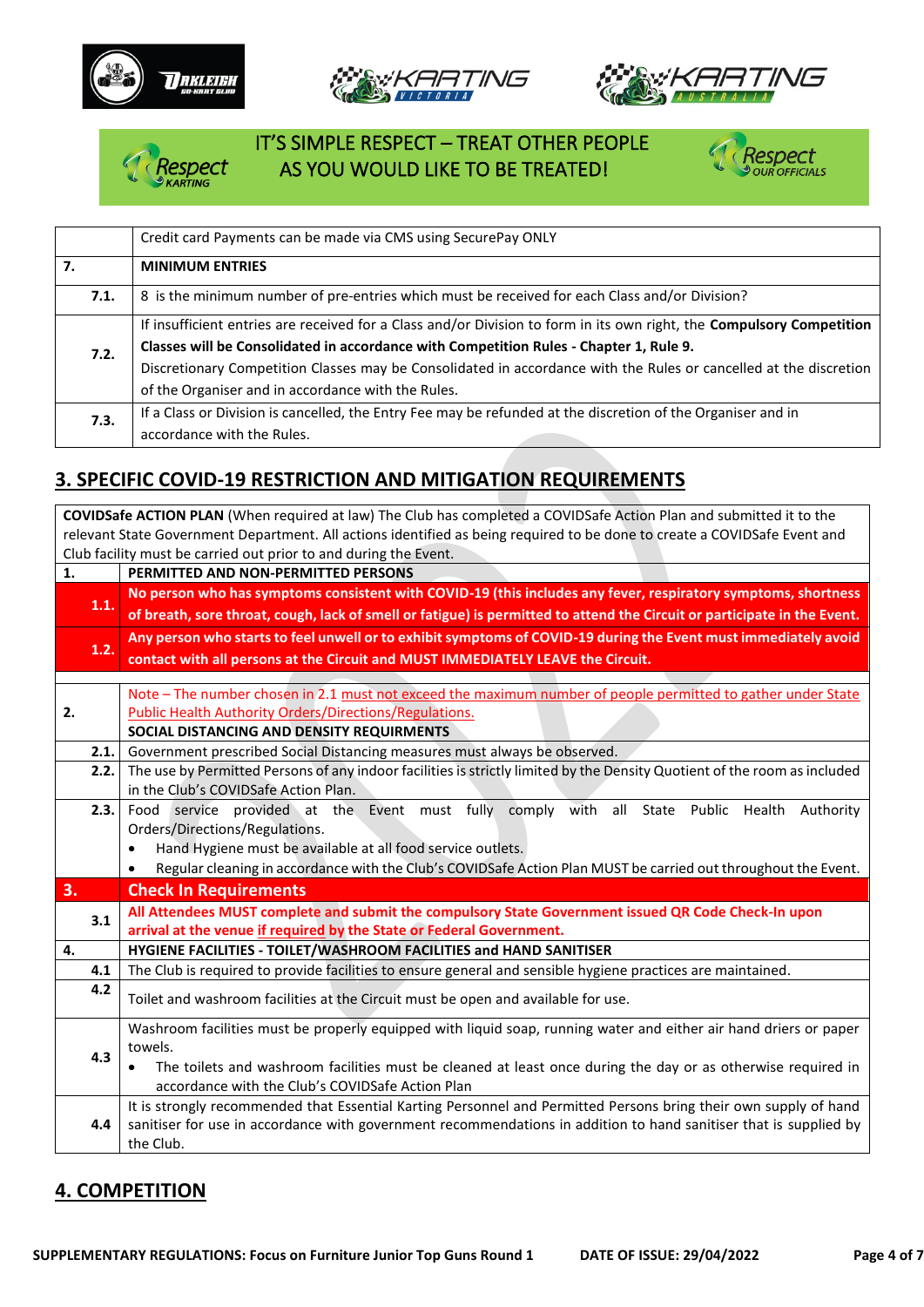







# IT'S SIMPLE RESPECT – TREAT OTHER PEOPLE Respect AS YOU WOULD LIKE TO BE TREATED!



| 1.   | <b>FORMAT OF RACING</b>                                                                                                                                                  |                                                                            |                                                                                                            |                         |    |  |  |  |  |                                                                                                                     |
|------|--------------------------------------------------------------------------------------------------------------------------------------------------------------------------|----------------------------------------------------------------------------|------------------------------------------------------------------------------------------------------------|-------------------------|----|--|--|--|--|---------------------------------------------------------------------------------------------------------------------|
| 2.   | Practice<br>1 Practice session/s of 10 minutes will be held.                                                                                                             |                                                                            |                                                                                                            |                         |    |  |  |  |  |                                                                                                                     |
|      |                                                                                                                                                                          | There will be Timed Qualifying at this Event.                              |                                                                                                            |                         |    |  |  |  |  |                                                                                                                     |
| 3.   | Qualifying                                                                                                                                                               | There will be one (1) standalone Qualifying session of 6 minutes           |                                                                                                            |                         |    |  |  |  |  |                                                                                                                     |
|      |                                                                                                                                                                          |                                                                            | The order of Karts on the grid for the commencement of Qualifying must be random - no<br>high/low numbers) |                         |    |  |  |  |  |                                                                                                                     |
|      | Heats &                                                                                                                                                                  |                                                                            |                                                                                                            |                         |    |  |  |  |  |                                                                                                                     |
| 4.   | The system of gridding will be in accordance with State Regulations - Cup Competition Format 5<br>Final<br>(NOTE: ONLY ONE OF THE FORMATS 1-12 ARE PERMITTED TO BE USED) |                                                                            |                                                                                                            |                         |    |  |  |  |  |                                                                                                                     |
| 5.   | <b>DISTANCES</b>                                                                                                                                                         |                                                                            |                                                                                                            |                         |    |  |  |  |  |                                                                                                                     |
|      | Heat 1                                                                                                                                                                   |                                                                            | 12                                                                                                         | Heat 2                  | 12 |  |  |  |  |                                                                                                                     |
|      | Final                                                                                                                                                                    |                                                                            | 14                                                                                                         |                         |    |  |  |  |  |                                                                                                                     |
| 6.   | <b>ACCESS TO CIRCUIT</b>                                                                                                                                                 |                                                                            |                                                                                                            |                         |    |  |  |  |  |                                                                                                                     |
| 6.1. |                                                                                                                                                                          |                                                                            | Competitors will be permitted to enter the Circuit from 6:30AM on 21/05/2022                               |                         |    |  |  |  |  |                                                                                                                     |
| 7.   | <b>DRIVERS BRIEFING</b>                                                                                                                                                  |                                                                            |                                                                                                            |                         |    |  |  |  |  |                                                                                                                     |
| 7.1  |                                                                                                                                                                          |                                                                            |                                                                                                            |                         |    |  |  |  |  | Drivers Briefing notes will be advised in an electronic format OR via the Public Address system to all Competitors. |
| 8.   | <b>SCRUTINEERING</b>                                                                                                                                                     |                                                                            | Any questions should be directed to the Chief Steward prior to the start of Competition.                   |                         |    |  |  |  |  |                                                                                                                     |
|      | All Competitors will be required to complete an electronic Scrutineering Form                                                                                            |                                                                            |                                                                                                            |                         |    |  |  |  |  |                                                                                                                     |
| 8.1  |                                                                                                                                                                          | https://kartingaustralia.wufoo.com/forms/ka-scrutineering-record-oakleigh/ |                                                                                                            |                         |    |  |  |  |  |                                                                                                                     |
| 8.2  | This form will be submitted to the Race Secretary in an electronic format.                                                                                               |                                                                            |                                                                                                            |                         |    |  |  |  |  |                                                                                                                     |
| 9.   | <b>FUEL</b>                                                                                                                                                              |                                                                            |                                                                                                            |                         |    |  |  |  |  |                                                                                                                     |
| 9.1. | PULP is the only fuel permitted to be used at this Meeting.                                                                                                              |                                                                            |                                                                                                            |                         |    |  |  |  |  |                                                                                                                     |
| 9.2. | Control Fuel Will Not be used at this Meeting.                                                                                                                           |                                                                            |                                                                                                            |                         |    |  |  |  |  |                                                                                                                     |
| 10.  | <b>TIMETABLE</b>                                                                                                                                                         |                                                                            |                                                                                                            |                         |    |  |  |  |  |                                                                                                                     |
| 9.1  | Saturday and 21/05/2022                                                                                                                                                  |                                                                            |                                                                                                            |                         |    |  |  |  |  |                                                                                                                     |
|      | <b>Time</b>                                                                                                                                                              |                                                                            |                                                                                                            | <b>Activity</b>         |    |  |  |  |  |                                                                                                                     |
| a)   | 6:30AM                                                                                                                                                                   |                                                                            |                                                                                                            | Gates open              |    |  |  |  |  |                                                                                                                     |
| b)   | 7:00AM                                                                                                                                                                   |                                                                            |                                                                                                            | Canteen opens           |    |  |  |  |  |                                                                                                                     |
| c)   | Duration of Event                                                                                                                                                        |                                                                            |                                                                                                            | Scrutineering           |    |  |  |  |  |                                                                                                                     |
| d)   | 7:45AM                                                                                                                                                                   |                                                                            |                                                                                                            | <b>Drivers Briefing</b> |    |  |  |  |  |                                                                                                                     |
| e)   | 8:00AM                                                                                                                                                                   |                                                                            |                                                                                                            | Practice                |    |  |  |  |  |                                                                                                                     |
| f)   | At completion of Practice                                                                                                                                                |                                                                            |                                                                                                            | Qualifying              |    |  |  |  |  |                                                                                                                     |
| g)   | At completion of Qualifying                                                                                                                                              |                                                                            |                                                                                                            | Racing                  |    |  |  |  |  |                                                                                                                     |
| h)   | 30 mins after racing                                                                                                                                                     |                                                                            |                                                                                                            | Presentations           |    |  |  |  |  |                                                                                                                     |
| 11.  |                                                                                                                                                                          |                                                                            |                                                                                                            |                         |    |  |  |  |  |                                                                                                                     |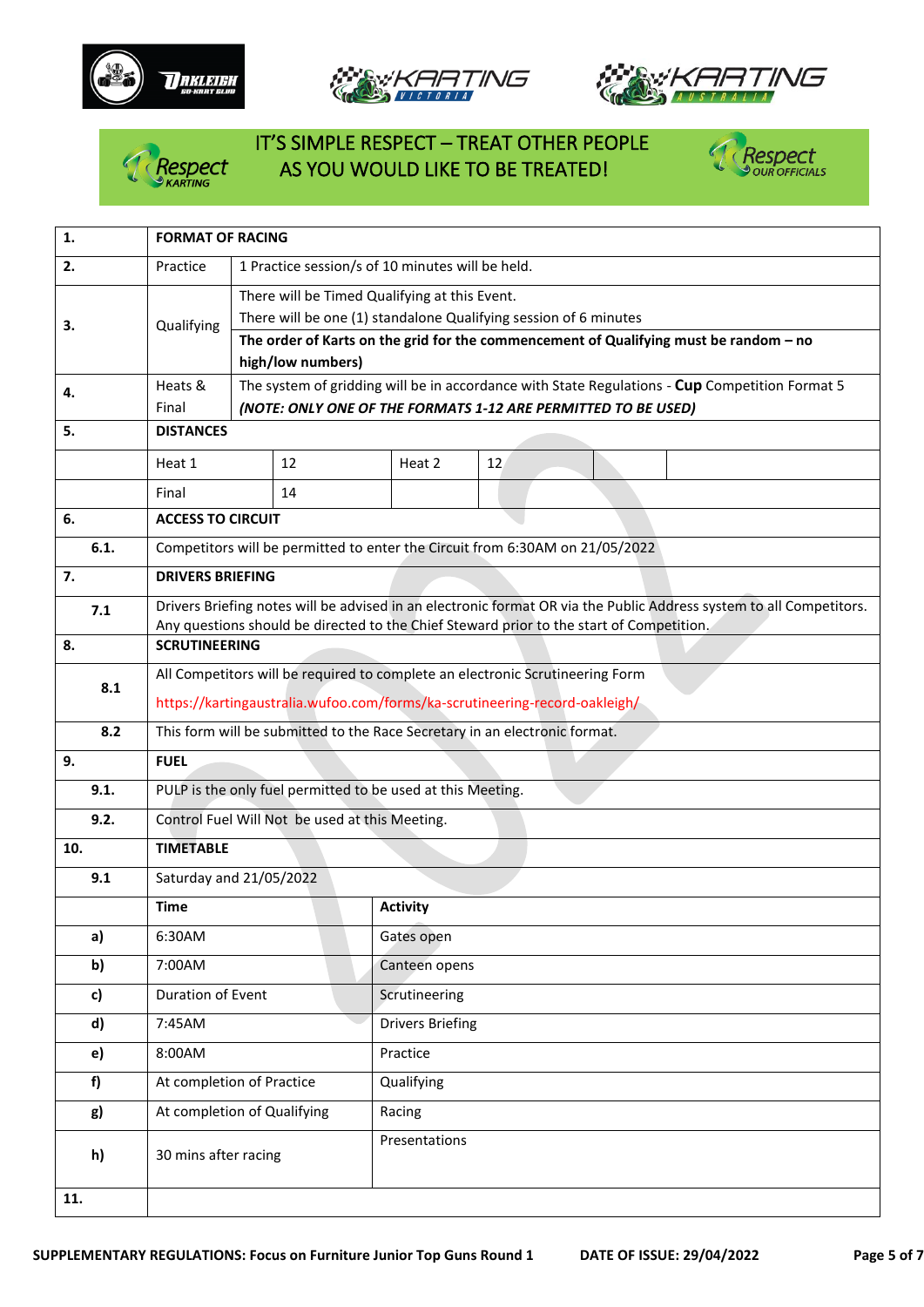







# IT'S SIMPLE RESPECT – TREAT OTHER PEOPLE Respect AS YOU WOULD LIKE TO BE TREATED!



|       |    | <b>TROPHIES &amp; PRIZES</b>                                                                                                                                                                                                                                                                                                                                                                                                                                                                                                                                                                                                                                                                                                                                      |
|-------|----|-------------------------------------------------------------------------------------------------------------------------------------------------------------------------------------------------------------------------------------------------------------------------------------------------------------------------------------------------------------------------------------------------------------------------------------------------------------------------------------------------------------------------------------------------------------------------------------------------------------------------------------------------------------------------------------------------------------------------------------------------------------------|
| 11.1. | a) | 401 points system will be used, 0 points for DNF/DNS.<br>There will be a random tyre draw in each class during presentations for Round 2.<br>Trophies awarded to 1st, 2nd, 3rd for each class for each Round. Final only counts on the day.<br>3.<br>Trophies for Round 1 will be awarded at the completion of racing on Friday. Trophies for Round<br>2 and Overall Trophies will be awarded at the completion of racing on Saturday.<br>4. Overall Trophies - (Combined Points from all heats) awarded to 1st, 2nd, 3rd, 4th and 5th.<br>Prize Money - (Combined Points from all heats) 1st \$300.00, 2nd \$200.00, 3rd \$100.00, 4th \$75.00, 5th<br>\$50.00. The entered class must have a minimum of 8 entries for the class to be eligible for prize money. |

# **5. CIRCUIT SPECIFIC REQUIREMENTS**

| 1.   | <b>PADDOCK ALLOCATION</b>                                                                                                                                                             |  |  |  |  |  |
|------|---------------------------------------------------------------------------------------------------------------------------------------------------------------------------------------|--|--|--|--|--|
|      | Paddock allocation Will Not occur for the Meeting                                                                                                                                     |  |  |  |  |  |
| 2.   | <b>MEDICAL SERVICES</b>                                                                                                                                                               |  |  |  |  |  |
| 2.1. | Any Medical assistance that is required outside of the operating hours when Kart's are not on the Race Track<br>please contact 000. The address to give to the Emergency Services is: |  |  |  |  |  |
|      | "Your Specific Location"                                                                                                                                                              |  |  |  |  |  |
|      | Oakleigh Go Kart racing Club                                                                                                                                                          |  |  |  |  |  |
|      | Deals Road Reserve, Deals Road, Clayton South                                                                                                                                         |  |  |  |  |  |
| 3.   | <b>KART RETRIEVAL</b>                                                                                                                                                                 |  |  |  |  |  |
| 3.1. | Pit Crew with trolleys will not be given access to the Circuit during Qualifying and Racing.                                                                                          |  |  |  |  |  |
| 3.2. | Retrieval of Karts is at the discretion of the Clerk of the Course                                                                                                                    |  |  |  |  |  |
| 3.3. | Pit Crew must only enter the Circuit when permitted by the Grid Marshal and then only if wearing a HIGH                                                                               |  |  |  |  |  |
|      | VISIBILITY SAFETY VEST on the upper torso.                                                                                                                                            |  |  |  |  |  |
| 3.4. | Karts can be retrieved via In Grid.                                                                                                                                                   |  |  |  |  |  |
| 4.   | <b>ADDITIONAL VENUE REQUIREMENTS</b>                                                                                                                                                  |  |  |  |  |  |
| 4.1. | Subject to any applicable laws which may govern the access of animals, including but not limited to guide dogs,                                                                       |  |  |  |  |  |
|      | no animals are allowed anywhere within the facility.                                                                                                                                  |  |  |  |  |  |
| 4.2. | No dumping of Fuel or Tyres, please make own arrangements.                                                                                                                            |  |  |  |  |  |
| 4.3. | No unlicenced driving of motor vehicles permitted at the Circuit.                                                                                                                     |  |  |  |  |  |
| 4.4. | No motorised scooters, mini bikes, roller blading, skateboards and tricycles allowed at the complex during the                                                                        |  |  |  |  |  |
|      | entire Meeting. Officials may confiscate any such items for the duration of the Meeting.                                                                                              |  |  |  |  |  |
| 4.5. | Marquees are not to be erected without consent of the Club.                                                                                                                           |  |  |  |  |  |
| 4.6. | No vehicles to be parked in pit bays on the lower level pit area.                                                                                                                     |  |  |  |  |  |
| 4.7. | It is a condition of entry to display sponsor decals on karts as directed by the promoter                                                                                             |  |  |  |  |  |